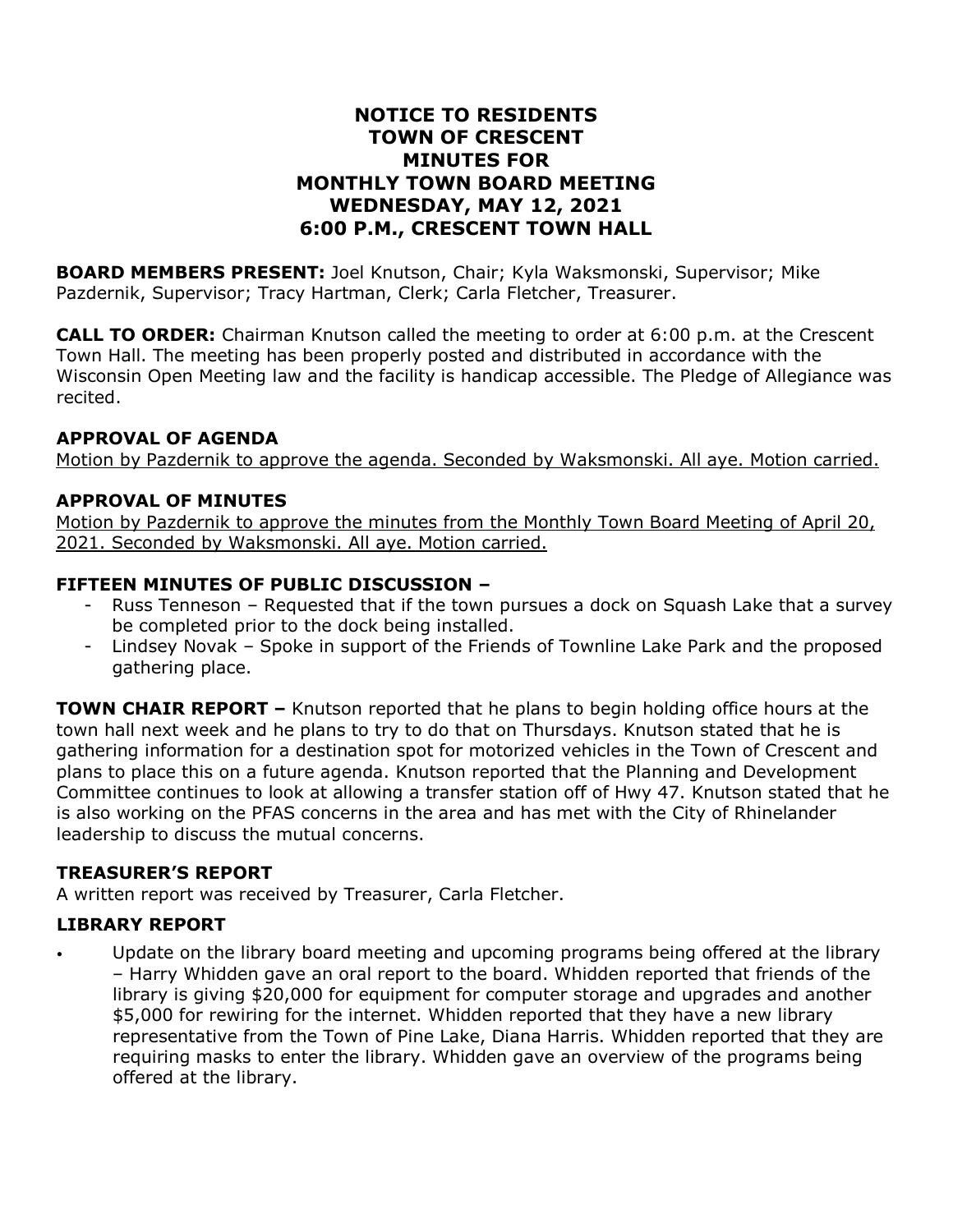## **COUNTY BOARD SUPERVISOR'S REPORT**

• Review of County Board meeting, Administration Committee meeting, Public Works Committee meeting, Conservation and UW-EX Education Committee, Technology Committee meeting and Open Meetings Complaint – Bob Thome reported that there was meeting last week for the planning and development committee and the CUP for the transfer station has been delayed to a future meeting. Thome stated that numerous concerns have been expressed regarding the CUP. Thome reported that the Crescent Lake District formation was addressed by the County Board in April, however, it was sent back to the Conservation Committee to review concerns that were brought up. Thome reported that this will go back to the County Board next week. Thome reported that there is also a moratorium on CAFO's (concentrated animal feeding operation) that will be expiring in August and the conservation committee is looking into this and how to extend it.

# **FIRE DEPARTMENT REPORT AND APPROVAL OF PURCHASES**

• Monthly Call update, purchases update, training update, fundraiser update – Mahner was present and gave an oral and written report to the board. Mahner reported that there were 8 calls in the month of April. Mahner reported that they need to purchase new hose and they have been applying for grants to help with purchases. Mahner reported that the fundraisers have been suspended at this time. Mahner reported that all apparatus is in service, however, there are repairs that continue to be needed. Mahner reported that April training was EVOC (Emergency Vehicles and Operations Course) and May training will be on setting up a landing zone. Mahner reported that he was re-elected as Chief in April. Knutson requested that a meeting occur between the board and the fire department. Mahner reported that business meetings are on the first Monday of every month.

## **FIRST RESPONDER'S REPORT AND APPROVAL OF PURCHASES -** None

## **TOWN ROAD CREW REPORT**

- Road Projects update, update on vehicle repairs and shop repairs Lundt reported that all roads have been swept. Lundt reported that they have begun working on low shoulders. Lundt reported that the lawnmower has been having issues with starting and was taken into Bob's Power Center to be fixed.
- Road Projects tour and special board meeting to set 2021 road project list and Road Budget update – Lundt presented the board with his proposed project list and budget. Lundt reported that the budget for the roads will be tight this year. Knutson reported that the town board will be touring the roads with the road crew tomorrow morning and the public is invited to attend. Knutson also reported that there will be a special meeting next Wednesday night at 6:00 p.m. to address the road projects.
- Damages to salt shed siding and need to repair Lundt reported that there is an issue with the siding on the salt shed and repairs are needed. This was turned into the insurance company for a claim and approximately \$1300.00 was received.

**TOWN PLAN COMMISSION REPORT** – Knutson reported that the Town is looking to resume the Town Plan Commission and Supervisor Michael Pazdernik has been appointed the Chair of that Commission.

## **UNIFORM DWELLING INSPECTOR'S REPORT** - None

**SQUASH LAKE DISTRICT REPORT –** Knutson reported that he received a message from Tom Johansson, Squash Lake District President, and there was nothing new to report. Knutson reported that he will be looking for a member to replace Steve Richardson on the district board.